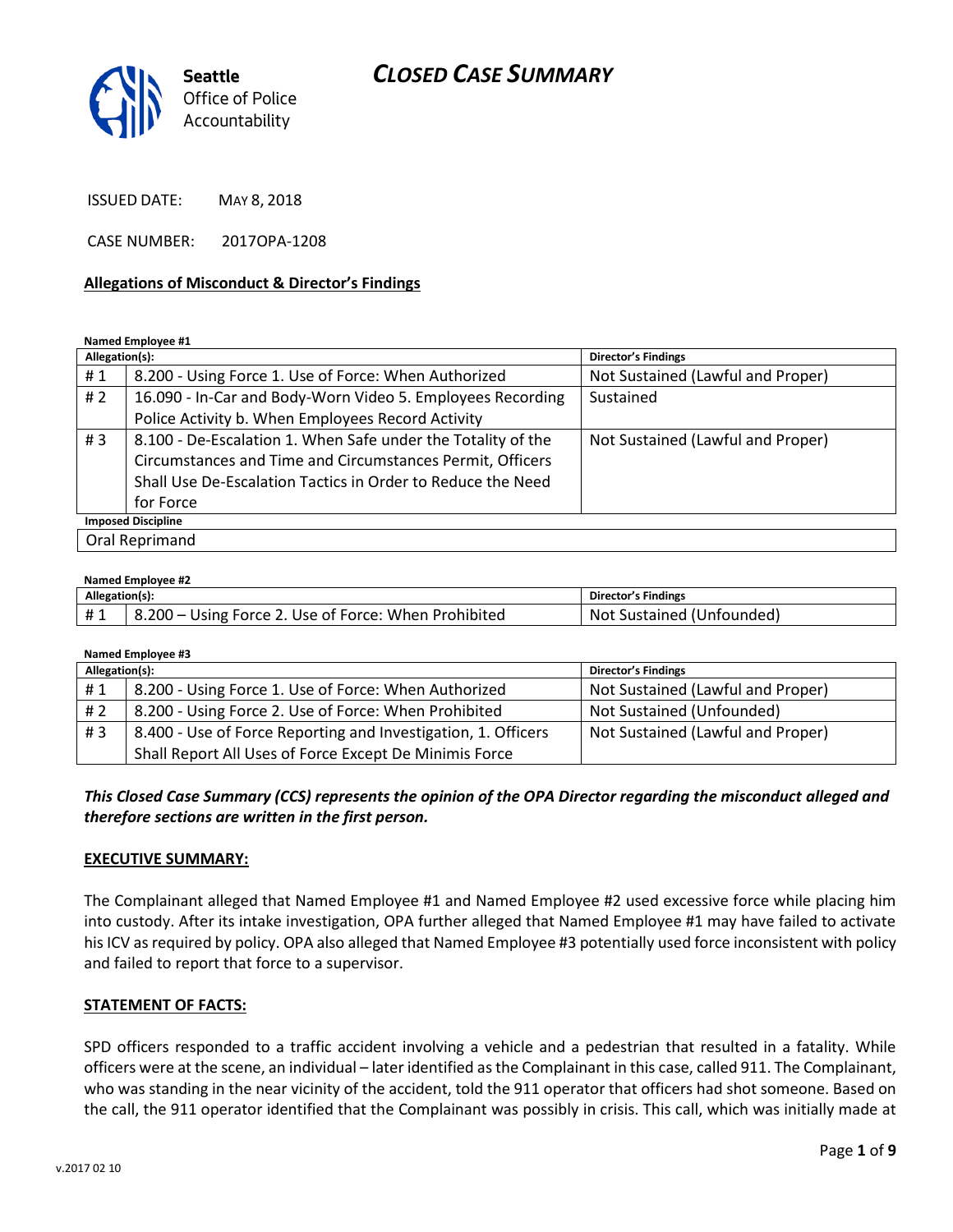

**Seattle**

*Accountability*

OPA CASE NUMBER: 2017OPA-1208

10:28:00 hours, was disconnected after approximately 32 seconds. The Complainant called back shortly thereafter (at 10:29:59 hours) and his call was characterized by the 911 operator as "rambling." The 911 operator indicated that the Complainant sounded "paranoid." The 911 operator reported that the Complainant may have already been interacting with officers who were at the scene.

While investigating the collision, officers, including employees of the King County Sheriff's Office (KCSO), were notified of a man down on the sidewalk. An unidentified civilian informed them that this individual had possibly overdosed. Named Employee #1, who was the sergeant at the scene, went with the unidentified civilian to where the possibly overdosed male was lying. At that time, NE#1 observed both the man and the Complainant, who was kneeling on the sidewalk next to him. NE#1 asked the Complainant what had occurred. The Complainant stated that someone had put a bag of fentanyl over the man's head and later conveyed that the man had been shot by KSCO deputies. Based on this conversation, NE#1 reported that he quickly determined that the Complainant was in crisis. It is unclear whether NE#1 knew of the Complainant's previous 911 calls when he made this determination.

The vast majority of this incident, including NE#1's initial contact with the Complainant, the force used against the Complainant, and the Complainant's eventual arrest were captured by third party video, as well as by the officers' In-Car Video (ICV) and Body Worn Video (BWV).

Based on a review of the video, NE#1 attempted to determine the man's condition. He told OPA that he concluded that the man either had acute alcohol poisoning or had overdosed on either heroin or methadone. NE#1 relayed that while he was trying to investigate this matter, the Complainant continued to stand over and place his hands on the man. This was confirmed by a review of the third-party video. NE#1 indicated that this prevented him from conducting his lawful duties and from evaluating the man's condition. NE#1 then engaged in a conversation with the Complainant and asked him to step away from the man so that NE#1 could help him. NE#1 explained why he needed the Complainant to move back and detailed what he wanted to do to assist the man. This interaction lasted for approximately three minutes; however, NE#1 was not successful in convincing the Complainant to disengage. This conversation was recorded on NE#1's BWV and the video was consistent with NE#1's recounting.

At that time, NE#1 told the Complainant that he was going to be placed into handcuffs. NE#1 explained that he made this decision based on his unsuccessful efforts to engage with the Complainant and the Complainant's failure to comply with his directions, as well as the Complainant's conduct and irrational statements. NE#1 believed that he had probable cause to arrest the Complainant for obstruction. NE#1 requested a backing unit to come to his location and assist him with the Complainant. Both Named Employee #2 (NE#2) and Named Employee #3 (NE#3) responded. NE#1 was crouched behind the Complainant and was holding the Complainant's elbow with his hand. NE#1 told OPA that he believed it possible that the Complainant could try to elbow him. NE#1 stated that he did, in fact, begin to feel the Complainant push back against him and "flex" up. NE#1 pushed back against the Complainant and the other officers provided assistance. They all stood up and the Complainant continued to struggle. NE#1 and NE#2 took the Complainant down to the ground in what NE#1 described was a "team takedown."

The Complainant continued to struggle against the officers while on the ground. NE#1 described that the Complainant tried to get away from him and was moving his arms. NE#1 also recounted that the Complainant "was grabbing, pushing…and kicked off on the wall possibly." NE#1 stated that these actions made it difficult for the officers to "do anything." NE#1 recalled that he may have been saying "stop resisting" and indicated that the Complainant was screaming and said "excessive force."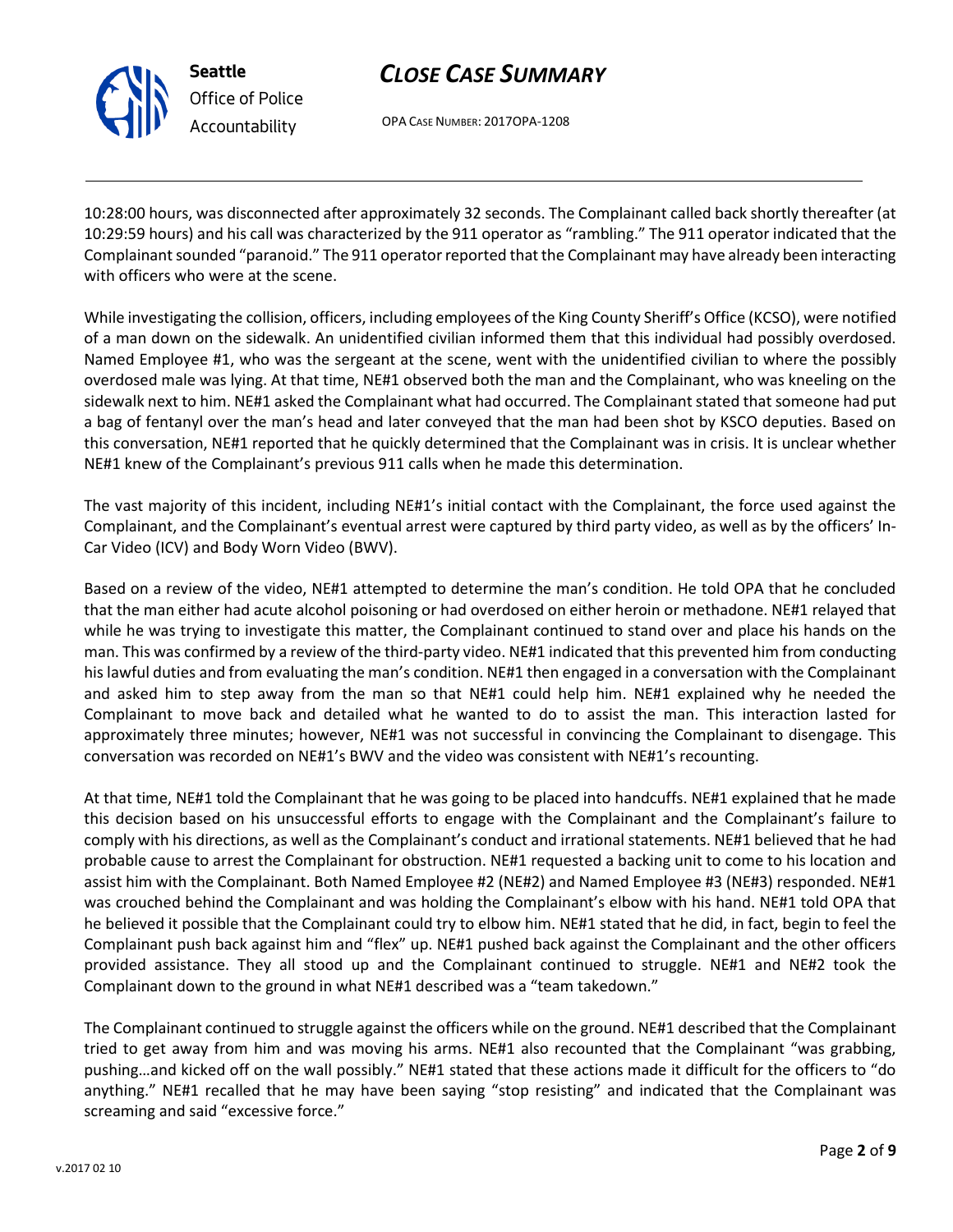v.2017 02 10

# *CLOSE CASE SUMMARY*

OPA CASE NUMBER: 2017OPA-1208

**Seattle**

*Office of Police Accountability*

NE#1 stated that he used Type II force when he took the Complainant to the ground with NE#2. He believed this to be the case as he thought the takedown caused the Complainant to suffer an injury to his facial area. NE#1 recounted that the Complainant did have some bleeding from his face. NE#1 stated that, while he used other de minimis force to hold the Complainant's body down and place him into handcuffs, he did not utilize any punches, kicks, or strikes. The force reported by NE#1 was consistent with the video.

NE#2 stated that he helped NE#1 take the Complainant down to the ground. While on the ground, the Complainant continued to resist the officers' attempts to control his body and place him into handcuffs. At one point, the Complainant grabbed onto NE#2's legs and pulled them. NE#2 then used two to three strikes with a closed fist to the Complainant's right flank in order to prevent him from further resisting. These strikes were successful and NE#2 was able, with the assistance of the other officers, to place the Complainant into handcuffs. NE#2 continued to hold the Complainant down until an ambulance arrived and he was transported from the scene. NE#2 did not use any further force on the Complainant. The force that NE#2 reported using was consistent with what appeared on the video.

NE#3 told OPA that he also used de minimis force to hold the Complainant's body down and to assist NE#1 and NE#2 in taking the Complainant into custody and handcuffing him. NE#3 denied using any other force, including punches, kicks, kicks or strikes. Third party video appeared to show a potential strike by NE#3 to the Complainant; however, NE#3 did not report that force and told OPA that he did not strike the Complainant. Moreover, as discussed more fully below, BWV revealed that no strike occurred.

After the Complainant was handcuffed, Miranda warnings were read to him twice; however, he did not respond verbally to either reading. This was confirmed by the video. He was held on the ground for an extended period of time until an ambulance came to the scene. While he was being held down, the Complainant made a number of confusing and apparently irrational statements. Included among these were: that he was "god," the "architect," or the "pantheon"; repeating 5:03 a.m. and referring to reading the 5:03 email; "there are 60 people around me"; "there are 600 grams of fentanyl"; and "the secret service are right over there." At one point, another supervisor asked the Complainant what was going on and he told the supervisor to ask "Kayla." When the supervisor asked who Kayla was, the Complainant stated that she was "watching" them. The supervisor informed the Complainant that he appeared to be in crisis and asked whether he had a mental health diagnosis or was under the influence of a narcotic. During the incident, the Complainant further stated: "what the fuck are you doing to my ass" and "you cannot inject me with something." These comments were all captured on video.

I note that there is no allegation in this case that the Named Employees inappropriately touched the Complainant or that they injected him with any substance. This is due to the fact that these allegations were unsupported by any evidence and were directly contradicted by the video.

An ambulance then arrived and the officers coordinated with the medics to place the Complainant on a gurney. Prior to doing so, they placed a spit sock on his head. During this time, the Complainant continued to yell and make nonsensical statements. He was then secured on the gurney and was transported from the scene in the ambulance. Documentation by the medics indicated that the Complainant had "controlled" bleeding to his face. No other injuries were noted. Moreover, no other injuries were readily apparent from a review of the video. After he was transported from the scene, the Named Employees had no further interaction with the Complainant.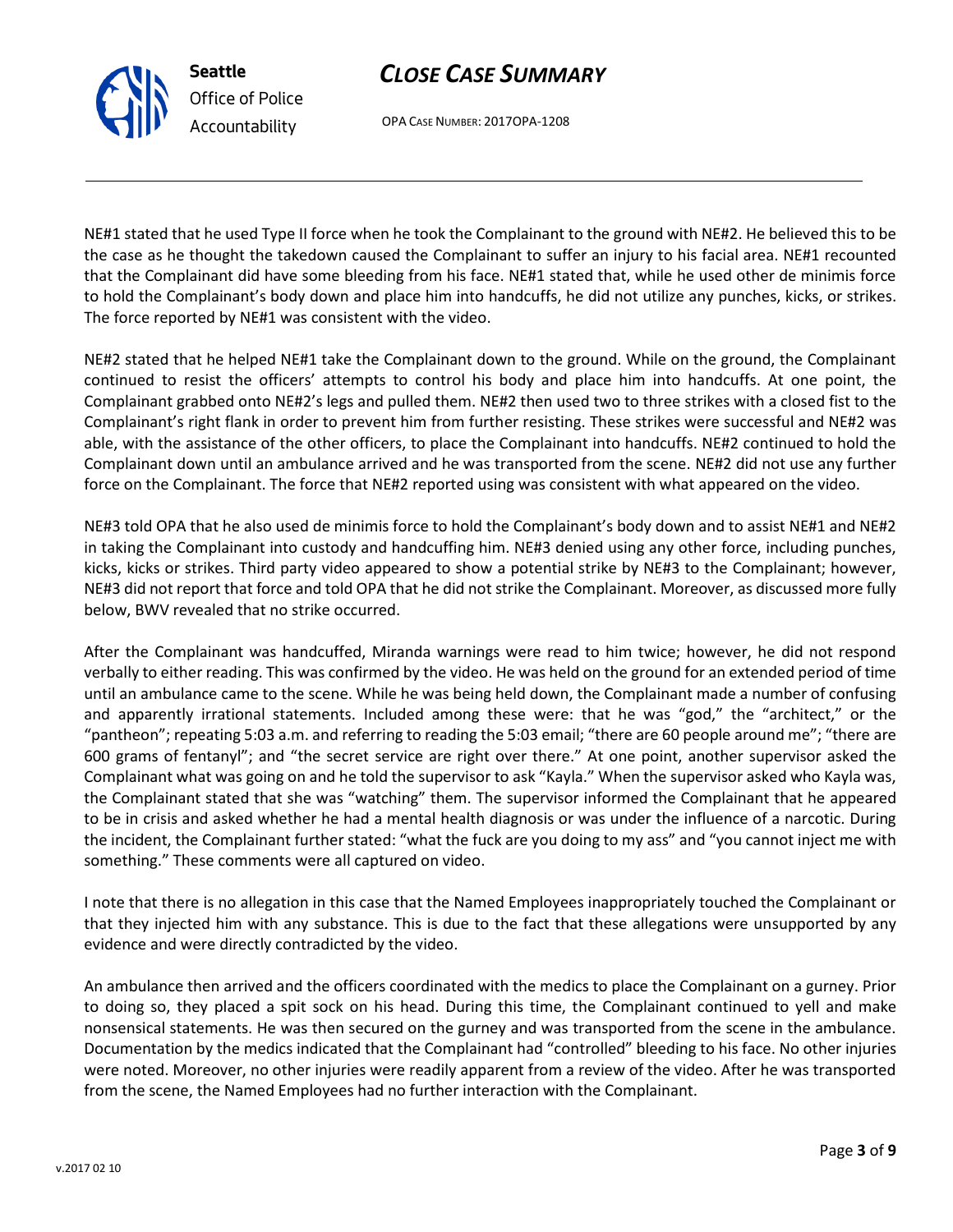



OPA CASE NUMBER: 2017OPA-1208

The Complainant was eventually taken to the King County Jail (KCJ). The Complainant's booking photographs did not indicate any facial injuries. However, the photographs were taken of the Complainant's right side and of him looking straight on. No booking photograph was apparently taken of the left side of his face. While at the KCJ, the Complainant was reportedly not compliant and force was used against him by KCJ staff on at least two separate occasions. This force included strikes by KCJ staff, four Taser applications, and two bursts of pepper spray. Photographs from the KCJ showed fresh lacerations and bleeding to the Complainant's wrists, as well as lacerations to the left side of the Complainant's face head, and wounds from the Taser prongs.

After his release from the KCJ, the Complainant posted about this incident on Facebook. The entirety of the posting is contained in the OPA file; however, in summary, the Complainant contended that he was trying to assist a homeless man when five to six officers: "beat me down, wrapped my head in a plastic bag, strapped me down, defiled me in the ambulance and again at King County jail…" He stated that he had been subjected to "excessive force" and "what felt like attempted murder." He lastly alleged that he had asked to be read Miranda warnings but that the officers did not do so. He stated that the officers told him that "Miranda rights are only in the movies" and refused to allow him to make a telephone call. Notably, as discussed below, most of the Complainant's allegations were conclusively disproved by the video evidence. Moreover, he failed to make any reference to his confusing, nonsensical, and irrational statements on the date in question or the possibility that he was, at least momentarily, either in crisis or impaired by narcotics.

One of the Complainant's friends reported this matter to SPD via twitter and SPD then forwarded this case to OPA. A Department Lieutenant also independently referred this case to OPA based on his review of the video and the fact that the Complainant made an allegation of excessive force. OPA subsequently initiated an investigation.

During its investigation, OPA obtained the SPD documents relating to this incident, as well as the Ambulance Call Report completed by the medics who responded to the scene. OPA also obtained documents from the KCJ concerning the force used on the Complainant while he was in custody. OPA interviewed the Named Employees. OPA attempted to interview the Complainant, but he did not consent to an interview.

### **ANALYSIS AND CONCLUSIONS:**

### **Named Employee #1 - Allegation #1** *8.200 - Using Force 1. Use of Force: When Authorized*

SPD Policy 8.200(1) requires that force used by officers be reasonable, necessary and proportional. Whether force is reasonable depends "on the totality of the circumstances" known to the officers at the time of the force and must be balanced against "the rights of the subject, in light of the circumstances surrounding the event." (8.200(1).) The policy lists a number of factors that should be weighed when evaluating reasonableness. (*See id.*) Force is necessary where "no reasonably effective alternative appears to exist, and only then to the degree which is reasonable to effect a lawful purpose." (*Id.*) Lastly, the force used must be proportional to the threat posed to the officer. (*Id.*) These three factors and my conclusions as to each are outlined below.

Based on my review of the record and, specifically, the video, I conclude that the force used by NE#1 was reasonable. NE#1 was legally permitted to request that the Complainant move away from the male who NE#1 believed could be overdosing. As he explained at his OPA interview, NE#1 had previous experience with overdosing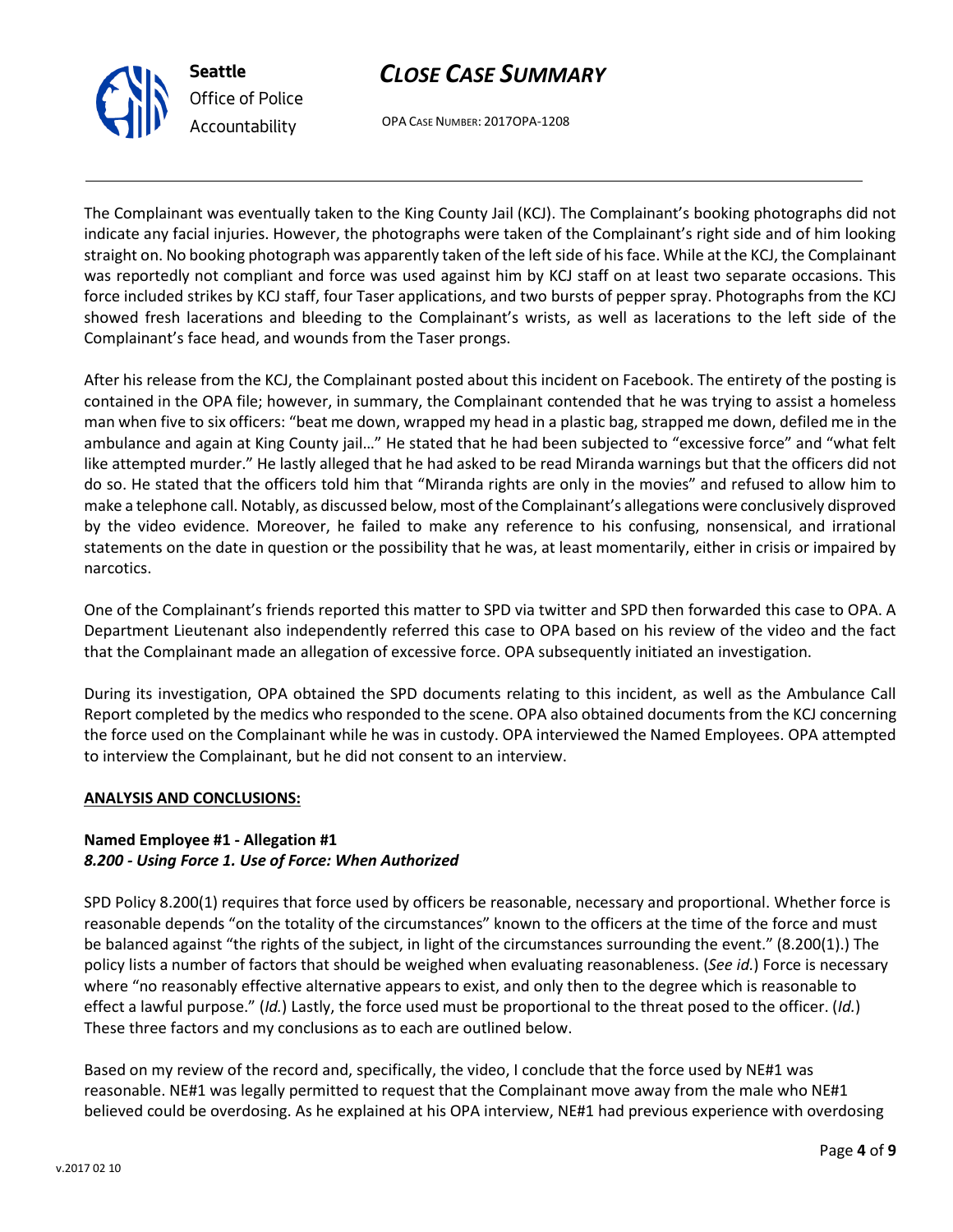



OPA CASE NUMBER: 2017OPA-1208

individuals and was concerned that if he did not get the man assistance quickly, the man could suffer brain injuries or die. When the Complainant, who presented as being in crisis, refused to move away from the man, NE#1 was justified in using force to ensure that he did so. Here, NE#1 first attempted to use de minimis force to place the Complainant into handcuffs. However, when the Complainant stood up and physically resisted those attempts, NE#1 used a higher level of force to take the Complainant down to the ground. NE#1 then used additional de minimis force when he placed weight on the Complainant's body and put him into handcuffs. The Complainant continued to struggle at this time, even when there were three officers trying to subdue him. While the Complainant suffered a laceration to his face, I find that the force was reasonable to move the Complainant away from the man, stop him from resisting, control his person, and handcuff him.

I further find that the force was necessary to carry out NE#1's lawful purpose and that no reasonable alternative appeared to exist at the time to NE#1. Lastly, I find that the force used was proportional under the circumstances. As discussed above, NE#1 was greatly concerned about the welfare of the potentially overdosing man. He was further concerned by the Complainant's irrational behavior and physical resistance. As such, the force was proportional to the risk of harm presented by the Complainant and the need to timely treat the man. Notably, NE#1 used only that force required to effectuate his lawful goals. He used no punches, kicks, or strikes.

For these reasons, I find that the force used by NE#1 in this case was consistent with policy and I recommend that this allegation be Not Sustained – Lawful and Proper.

## Recommended Finding: **Not Sustained (Lawful and Proper)**

## **Named Employee #1 - Allegation #2** *16.090 - In-Car and Body-Worn Video 5. Employees Recording Police Activity b. When Employees Record Activity*

During its intake investigation, OPA determined that NE#1 may have failed to activate his ICV system and record video. Under the circumstances of this case, SPD Policy 16.090-POL-5 required ICV to be recorded. As such, if NE#1 failed to do so, it would have been in violation of policy.

At his OPA interview, NE#1 stated that he turned off his ICV when he was at the scene of the traffic accident but that he believed that he activated it again prior to when he interacted with the Complainant. He stated that he activated his ICV by pushing his wireless microphone. NE#1 told OPA that he was a fair distance from his vehicle at the time. NE#1 confirmed to OPA that his ICV system had been working that day.

NE#1 told OPA that he did not intentionally fail to record. This contention is supported by the fact that he did, in fact, activate his BWV.

NE#1 did not report his failure to record ICV to a supervisor. He further did not report any malfunctions of his system on the date in question to a supervisor or to SPD IT. Lastly, he did not document the failure to record in an appropriate report.

OPA contacted SPD IT to verify whether NE#1, in fact, activated his ICV on the date in question. SPD IT verified that there were no malfunctions with NE#1's system. SPD IT further verified that NE#1 only initiated two recordings on that date – one when he activated his patrol vehicle's light bar and the other when he pressed his wireless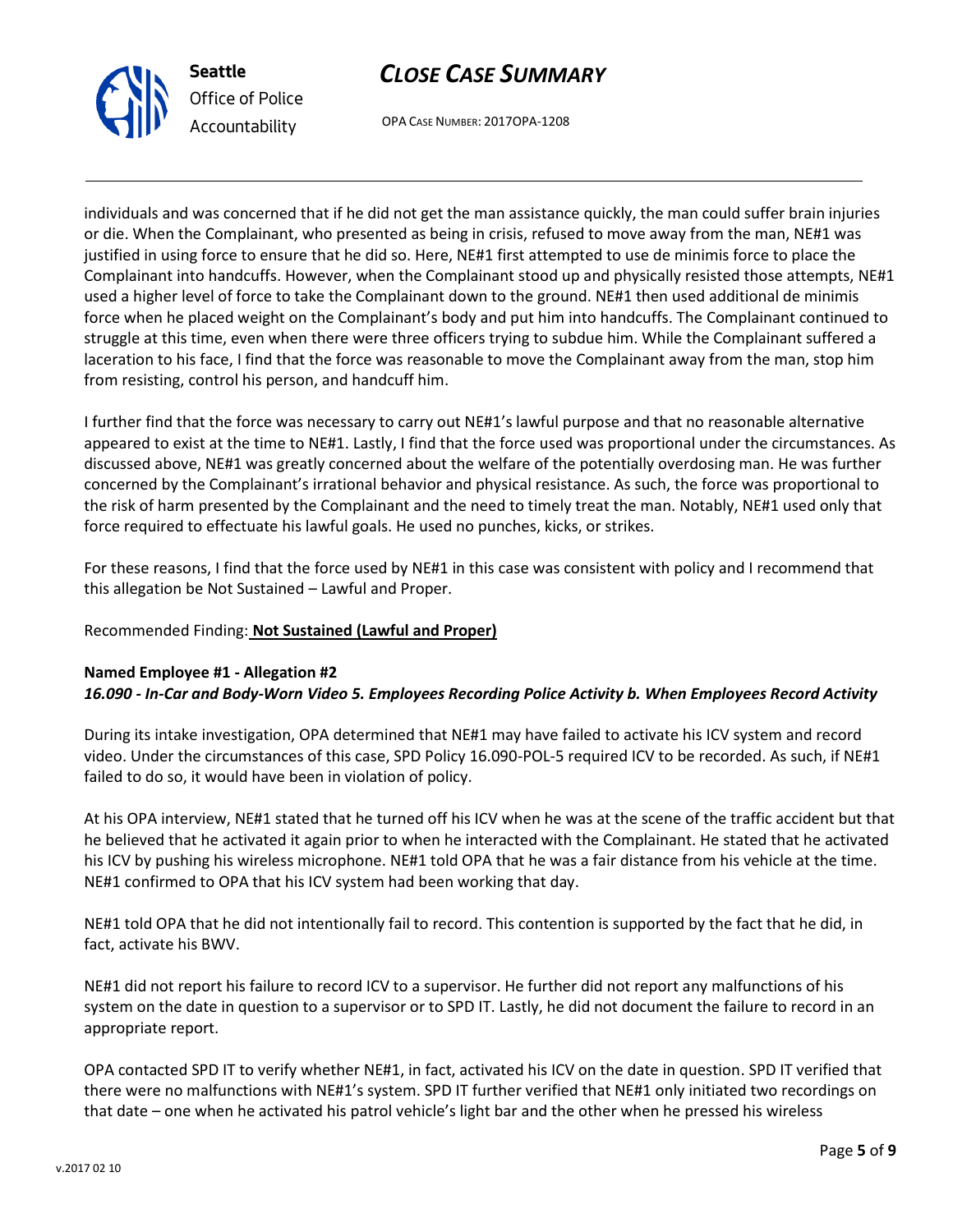

OPA CASE NUMBER: 2017OPA-1208

microphone. Neither correlated to this incident. There was no evidence of any attempt by NE#1 to activate his ICV at the time of his interaction with the Complainant. Lastly, SPD IT verified that the voltage of NE#1's wireless microphone was at an appropriate level at that time, which ruled out a failure to record based on NE#1's distance from his patrol vehicle.

As indicated by the above, NE#1 failed to activate his ICV and record his law enforcement activity as required by policy. Accordingly, and even if NE#1 did not act with ill intent – which I believe, this conduct violated policy. As such, I recommend that this allegation be Sustained.

Recommended Finding: **Sustained**

### **Named Employee #1 - Allegation #3**

*8.100 - De-Escalation 1. When Safe under the Totality of the Circumstances and Time and Circumstances Permit, Officers Shall Use De-Escalation Tactics in Order to Reduce the Need for Force*

"De-escalation tactics and techniques are actions used by officers, when safe and without compromising law enforcement priorities, that seek to minimize the likelihood of the need to use force during an incident and increase the likelihood of voluntary compliance." (SPD Policy 8.100-POL-1.)

The policy further instructs that: "When safe and feasible under the totality of circumstances, officers shall attempt to slow down or stabilize the situation so that more time, options and resources are available for incident resolution." (*Id*.) Officers are also required, "when time and circumstances permit," to "consider whether a subject's lack of compliance is a deliberate attempt to resist or an inability to comply based on factors" such as "mental impairment…drug interaction…[and/or] behavioral crisis." (*Id*.) These mental and behavioral factors should be balanced by the officer against the facts of the incident "when deciding which tactical options are the most appropriate to bring the situation to a safe resolution." (*Id*.)

The policy gives several examples of de-escalation, which include: mitigating the immediacy of the threat to give officers time to use extra resources and to call more officers or specialty units; and increasing the number of officers on scene to thus increase the ability to use less force. (*Id*.) Other examples of de-escalation include, but are not limited to:

- Placing barriers between an uncooperative subject and officers;
- Containing the threat;
- Decreasing exposure to the potential threat by using distance, cover and concealment;
- Avoidance of physical confrontation unless immediately necessary to protect someone or stop dangerous behavior;
- Using verbal techniques, such as "Listen and Explain with Equity and Dignity" (LEED) to calm an agitated subject and promote rational decision making;
- Calling extra resources, including CIT officers and officers equipped with less-lethal tools; and
- Using "any other tactics and approaches that attempt to achieve law enforcement objectives by gaining the compliance of the subject.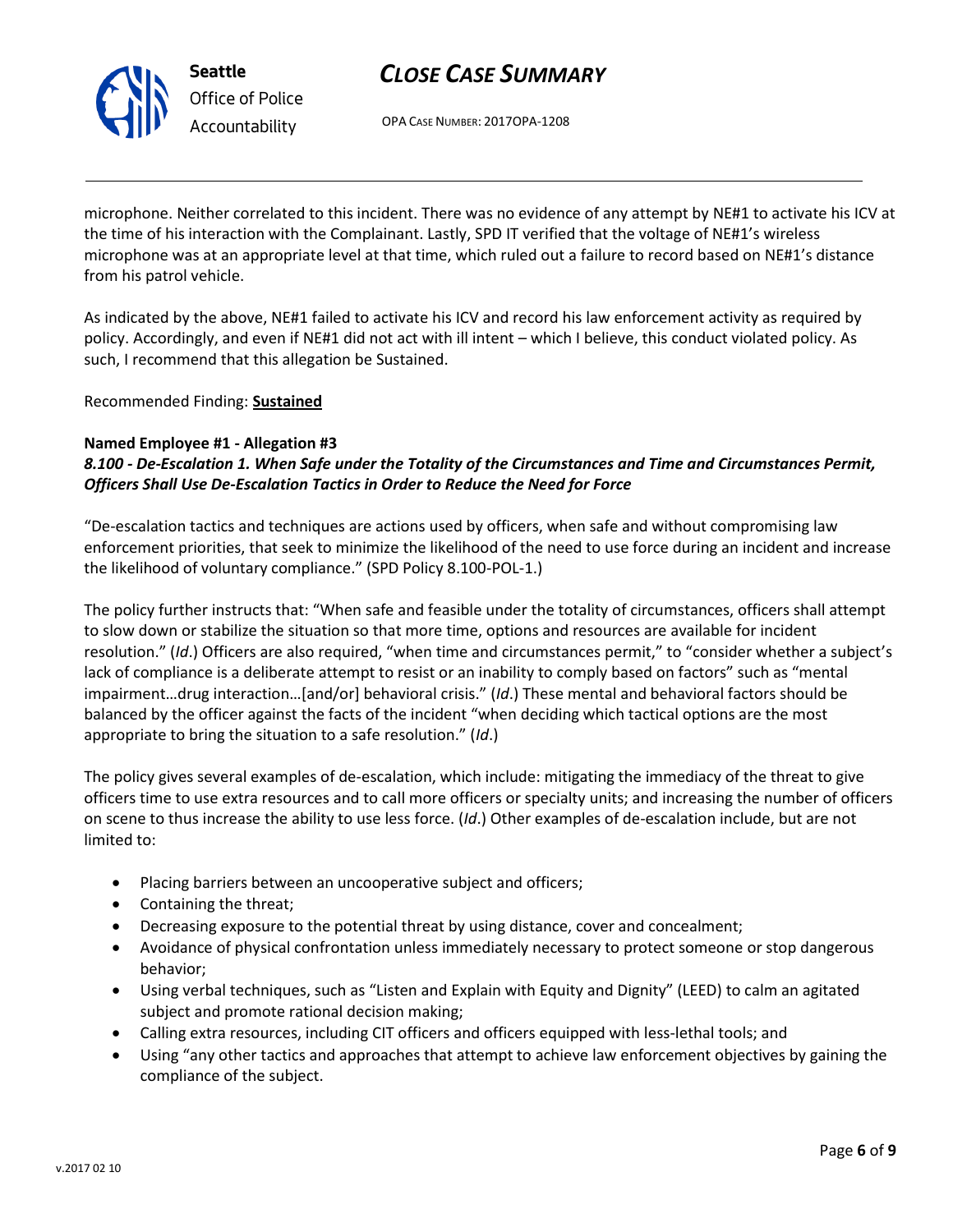

OPA CASE NUMBER: 2017OPA-1208

(*Id*.) De-escalation is inarguably a crucial component of the Department's obligations under the Consent Decree; however, it is not purposed to act as an absolute bar to enforcing the law when necessary. That being said, where officers fail to fully de-escalate and instead act in a manner that increases the need for force and the level of force used, such conduct is inconsistent with the Department's policy and expectations.

Based on my review of the evidence, NE#1 engaged in sufficient de-escalation consistent with the requirements of SPD's policy. Notably, even though NE#1 was concerned for the safety of the potentially overdosing man, he still tried to reason with the Complainant to get him to move away. NE#1 tried to rationalize with the Complainant, but this was unsuccessful because the Complainant was apparently in crisis. NE#1 did so for over approximately three minutes. This was crucial time during which the man's health could have been failing. Only after repeatedly trying to gain voluntary compliance and after calling for additional officers, did NE#1 go hands on with the Complainant.

While there were additional de-escalation efforts that NE#1 could possibly have taken, I find that he acted appropriately under the circumstances of this case. Moreover, he was not required to use every de-escalation tool itemized in the policy prior to taking action. Here, he acted with exigency to ensure that the man got the medical treatment that he needed and I find that, at the time he did so, further de-escalation was no longer safe or feasible.

For these reasons, I recommend that this allegation be Not Sustained – Lawful and Proper.

### Recommended Finding: **Not Sustained (Lawful and Proper)**

## **Named Employee #2 - Allegation #1** *8.200 - Using Force 2. Use of Force: When Prohibited*

As discussed above, NE#2 reported using force with NE#1 to take the Complainant down to the ground. When they were on the ground, NE#2 used a cross-face technique (using an arm bar across the Complainant's face) in order to gain compliance from the Complainant. This was unsuccessful and the Complainant continued to struggle with the officers. When the Complainant began grabbing his leg, NE#2 stated that he punched the Complainant in the right flank area with a closed fist two to three times. NE#2 then used additional de minimis force to control the Complainant's body and handcuff him.

While SPD Policy 8.200(1) provides for when force is authorized, SPD Policy 8.200(2) sets forth those scenarios in which force is prohibited. Among those scenarios are: when force is used to retaliate against or punish a subject; and when force is used against a restrained subject, "except in exceptional circumstances when the subject's actions must be immediately stopped to prevent injury, [ ] escape, [or] destruction of property." (SPD Policy 8.200(2).)

I presume that this allegation was classified based on the fact that there were multiple officers trying to control the Complainant at the time the strikes were used. Even though this is the case, it does not prohibit the force that was used. Indeed, I find that, under the circumstances, the force was reasonable, necessary, and proportional. SPD officers are trained that when a subject actively physically resists, including grabbing the legs or arms of the officer, intermediate force – such as strikes – may be used. These were exactly the circumstances facing NE#2 during this incident. Accordingly, I find that the force used by NE#2 was consistent with this training. I further find that it was reasonable to prevent the Complainant from further resisting, harming officers or himself, and to place him into custody. I find that it was necessary to effectuate these lawful purposes and that, at the time the force was used,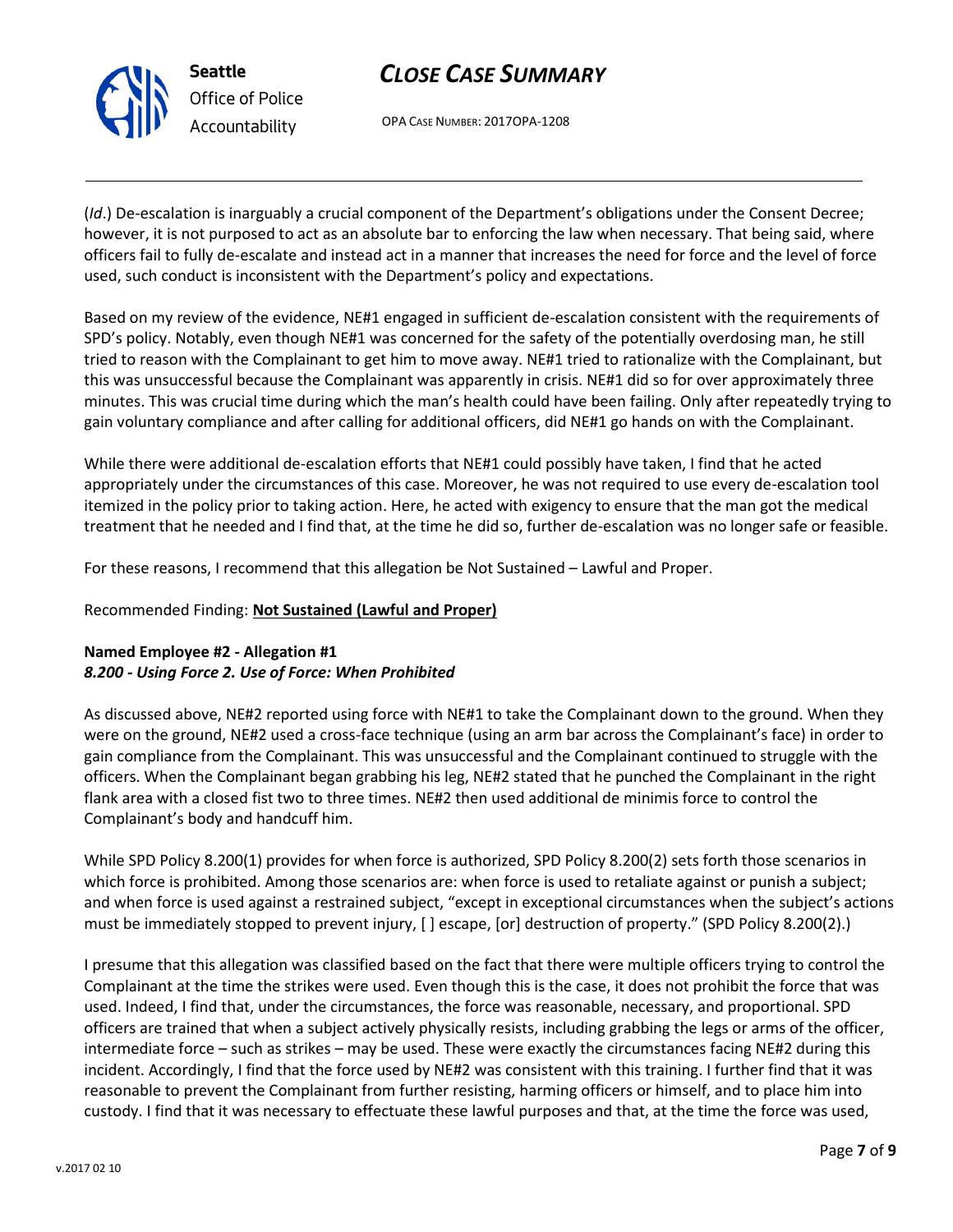

OPA CASE NUMBER: 2017OPA-1208

there did not appear to be any reasonable alternatives to NE#2. Lastly, I find that the force was proportional to the threat of harm presented by the Complainant. Moreover, once the force was used and the threat lessened, NE#2 moderated his force and used no further strikes.

I note that the Complainant was not handcuffed at the time the strikes were used and the force did not appear to have been used to retaliate against or punish the Complainant.

For these reasons, I recommend that this allegation be Not Sustained – Unfounded.

### Recommended Finding: **Not Sustained (Unfounded)**

### **Named Employee #3 - Allegation #1** *8.200 - Using Force 1. Use of Force: When Authorized*

During its intake investigation and after reviewing third party video, it appeared possible to OPA that NE#3 had struck the Complainant and had not reported that strike. As such, allegations concerning the purported force and failure to report were investigated by OPA.

OPA reviewed BWV during its investigation that indicated that no strike occurred. NE#3 also denied striking the Complainant during his OPA interview. He stated that he only used de minimis force on the Complainant in order to control his body and place him into handcuffs.

Based on my review of the third party video, as well as of BWV, I agree with NE#3 that he did not strike the Complainant. It appeared to me, as NE#3 indicated, that he pulled his hand away from the Complainant but did not hit the Complainant. As he did not participate in the takedown of the Complainant with NE#1 and NE#2, the only force he actually used was de minimis. For the same reasons as explained in the context of NE#1 and NE#2, I find that this force was reasonable, necessary, and proportional under the circumstance and, thus, consistent with policy. As such, I recommend that this allegation be Not Sustained – Lawful and Proper.

### Recommended Finding: **Not Sustained (Lawful and Proper)**

### **Named Employee #3 - Allegation #2** *8.200 - Using Force 2. Use of Force: When Prohibited*

This allegation was included in this case based on the possibility that NE#3 had struck the Complainant while he was on the ground and was in the process of being subdued by two other officers. However, as discussed above, I find that no strike occurred. As such, I recommend that this allegation be Not Sustained – Unfounded.

### Recommended Finding**: Not Sustained (Unfounded)**